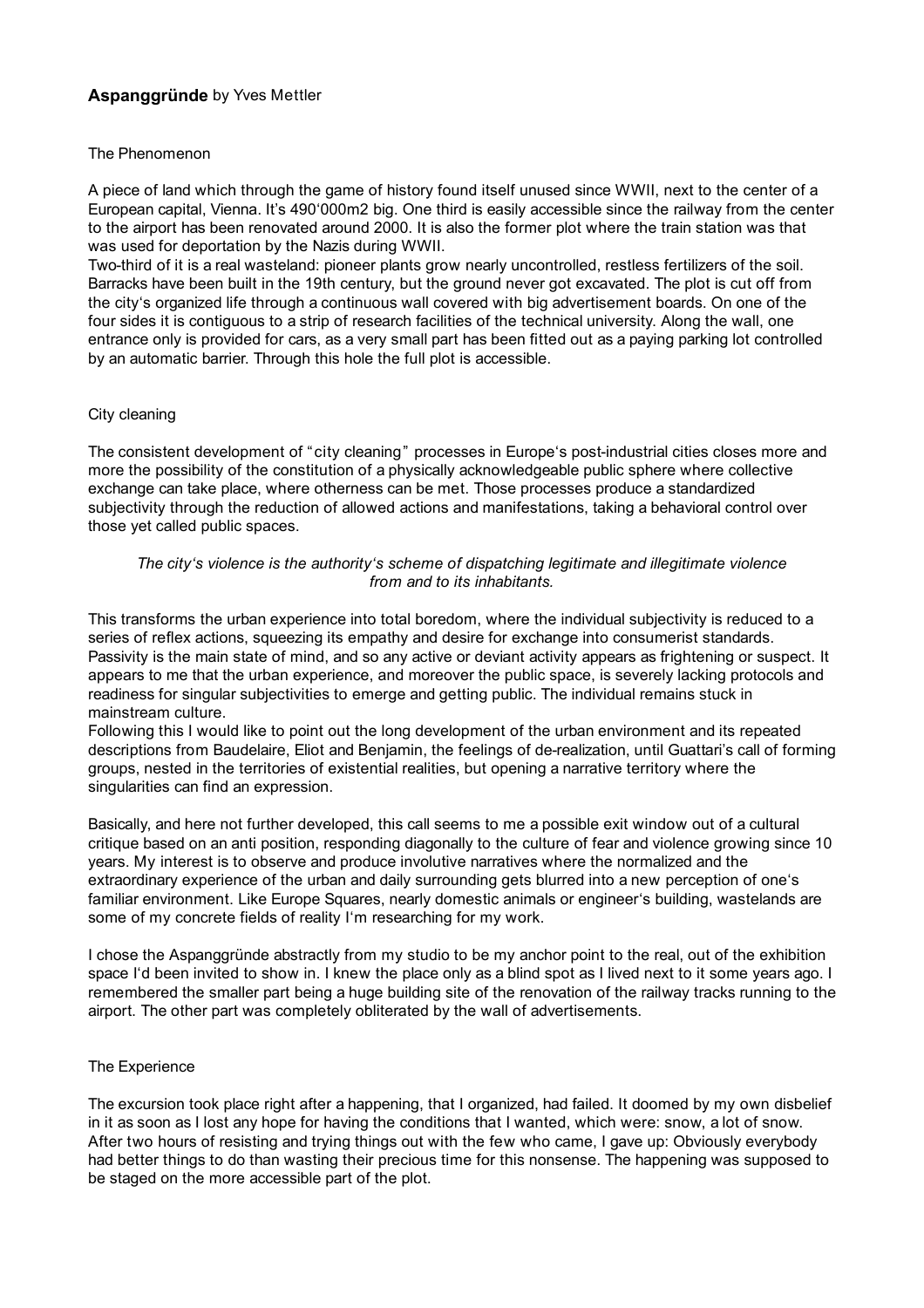As I came to Vienna especially for this happening on this plot, I wanted to get the most out of this place. So I decided to go for a walk on the hidden side, encouraged and accompanied by one friend of the group who had time to spend outside on this gloomy Sunday afternoon of March.

As we got into the area through the parking lot, we started to look around. I felt myself soon confident in the surrounding, recognizing the plants which are growing there as being the same that I found some years ago on a residual lot I investigated extensively, next to the airport of Geneva. From this point on I connected strongly the plot to the issues addressed in the project in Geneva, Les Roncières, about housing planning. It seemed like my memory threw a net of images and expectations, predetermining what has to be seen. With these issues on my mind, we walked deeper into the land, not imagining a second what we were about to stumble on.

Behind the first rows of bushes exploding the tar ground of the parking lot, we bumped into a natural wall of spikes. Going along it, we eventually found a path cut in it. We entered the wasteland, sucked in by curiosity and the exciting fear of meeting something unknown or monstrous, like stumbling over a corpse.

Back in the city, back to life.

It was so exciting to speculate about those traces of an organization we didn't know about. An organization separated from the one we were from. How did this happen? Did we just explore a rejected piece of land as homeland for the rejected? How could it emerge? What are the deals with the outside, if there were some? Is the authority just ignoring this life here? What was the status of this open-air squat? How can such a large piece of land be occupied without having nothing to declare? We were in a private garden ignored by its owner. It was no one's or everybody's private garden... In our fantasy. It was only our own safe social situation that allowed us to dream – daydream – about a free land. We were the living dead from the administrated world stumbling into a hidden land of unimaginable rules.

It's from our perspective of integrated individuals in a (globalized, bio-politicized, controlled, digitized, consumerist, capitalist) society that we could suddenly imagine something through this unprepared encounter with a piece of seemingly unregulated land, or at least, not by the same rules than those we knew.

If we had known before where we would go, what would have changed? Probably we would have gotten into a kind of jungle exploration mode, kind of Indiana Jones, to prevent our own exposure, camouflaging our origins. Here I want to point out the sudden desire that expanded in this unprepared event: a fantastic stream of imaginary forces unleashed, released from the usual, the daily restraints cut loose by surprise.

Obviously, in the aftermath, the first thing to state is the ongoing danger of romanticizing the event. The life we encountered there is limited, de-skilled, marginalized, grungy and surviving with a dark grey economy trough opportunities left by the ruling society. A stuck life which can hardly ever be taken over as a model. It is there and there is nothing to be done about it, or with it – it's not a material to be commodified. It's out there, although fully depending on the surrounding society that lets it exist, more or less. This in turn opens the question why it is tolerated by the city.

The zone, even after fifty years, is still considered to be in a temporary state. So anything happening there is considered too, to be only temporary, and therefore inconsistent. Nothing can expand and develop – and that's how the authority will keep things. The wall around it showed me how easily huge areas can be cut off from the public sphere, from the city's consciousness. The zone had no existence.

Another factor that influcences directly the zone's ecosystem is the weather: The harsh winter destroys and devastates everything that has been built with poor means over the summer. One could then speculate about a little help given by police raids turning down any solid structure in order to keep the cycle as low as possible. The whole zone's ecology is liquified to the extreme: a secret, tacit deal tolerating only temporary structures, leaving the wild dwellers evaluate how far they can solidify and invest in a structure before it's considered too solid and becomes a threatening parallel structure, maybe even becoming visible. Their invisibility and maintained precarious state of organization is their token for having the right to live there. It cannot develop into another way of life; it cannot become a parallel visible system with its own economy/ecology. I cannot not make the parallel to the principle of a Temporary Autonomous Zone, although this one works on a very low level of individual survival and minimal collective tolerance. It's probably not even developing into a gang. Rather a low-nutrient broth, homeopathically controlled.

Insofar it remains more within the horizon of an urban and social wasteland. Space, time and lives are wasted in a never ending loophole, waiting to be integrated in the city by a superimposed planning system. The discovery of the zone leaves me with a very ambivalent feeling, where richness and poverty clash in a disturbing way, questioning which side is which. A cynical situation of which I'm a co-producer and co-actor, who by chance and involuntarily, stepped over an invisible limit.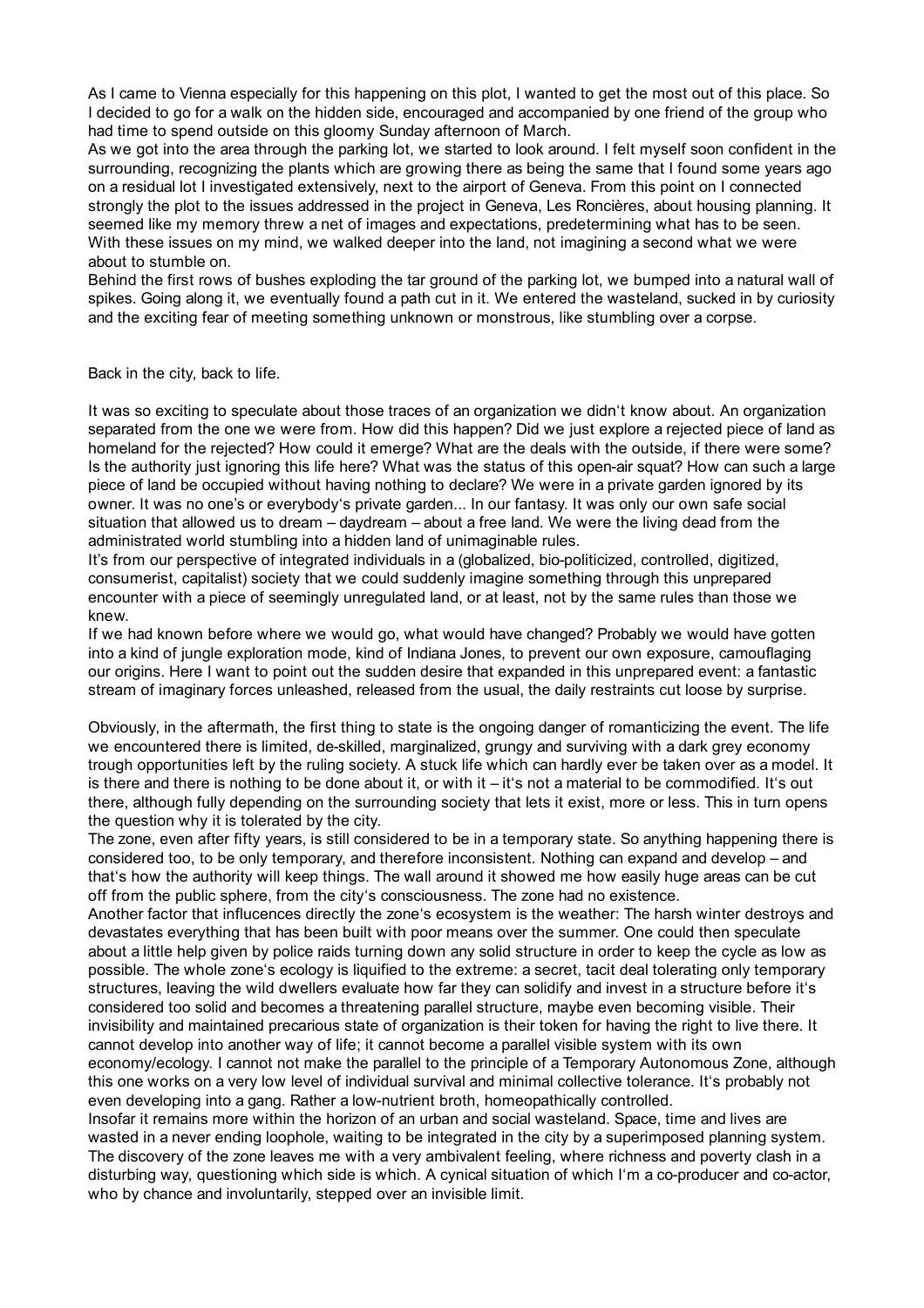The zone is basically condemned. There is a state master plan since 2000 and a huge housing project has been drawn three years ago. The work will start this summer. It's an absolutely conventional family housing project with office and shopping spaces, with a green label for having zero energy wasting buildings. An ecological overlay that covers a totally 19th century model of time, activity and social division. Urban life seems doomed to the repetition and extension of a model established once during the industrial revolution 150 years ago, where individuals are addressed separately trough categories such as personal income, family status and consumerist habits.

The encounter with the zone is also an experience of immaterial and unusable richness: possibilities, imaginary desire got awakened, projective energy got raised from nowhere, from deep in myself – and my first reflex was to say, I have to do something out of this. Later I directly linked this reflex with the now common process of gentrification following artistic interventions or artist communities presence, which in turn have real and dramatic consequences for the people living in these margins (the black community in Soho, street kids in Cairo, etc…), as the visibility produced by the artists got instrumentalised by the city's authorities and their attached speculators.

So the zone is a space kept tight, where imagination and projections are held back in a net of plans, laws and regulations. It's a restrained space where desire and ideas could have spread like those spiky hostile bushes that grow and fertilize the soil until another form emerges, in accordance with the local conditions and resources. The area's potentiality is kept under control until an enlightening process of normalization sweeps over and transforms the zone so deeply that even its memory will be erased. Archeologues are already looking forward on the excavations in the preserved underground, ready to extract and archive the expected traces of past life. The history of the roman empire enforced again, along with some warlords burial sites, while the contemporary city's development will suffer another obliteration.

## Aspanggründig

*"[…], but worse yet, as it would become evident soon thereafter, that the abstract Sublime and the minimalist aesthetic would merge almost without resistance precisely with those architectural coding systems whose strategies and avowed goals were precisely the annihilated display of control and power in the corporate spaces of the administrated world."* 

*B. Buchloh, in Isa Genzken, Jeder braucht mindestens ein Fenster, 1992, Walter König Verlag.*

The happening Broken Guns finally let something happen. And even if I regret not having taken my friends to this place, which would have highly stimulated the whole group, I still feel like having been taken much further than what I expected.

The space I found ideally antagonizes the space in which I'm invited to show, a former bank hosting a temporary art program: two spaces totally excluding each other. A discovery that leaves me quite ambivalent about what I can tell and do about a reality that is rich in itself and for its secret: A despised way of life planned to disappear in favor of a highly standardized and efficient one. In front of the exhibition space is a church. While the bank became an art space, the church opened its crypt as homeless overnight shelter over the winter. It's quite a tough place. During the building of the show I saw them hanging around between the bank and the church and I thought that the zone might be the summer residency for some of them.

I started with the idea to create an event on a piece of land largely forgotten, in order to build a link to a reality from the non-specificity of the exhibition space. But the real spatial occupation, the wasteland's life overwhelmed the motive of a sudden artificial occupation, the happening. And it is impossible to connect with it without undermining its reality. I need an exologism! I don't want to document this place, I have to treat it like a private sphere, which you can't enter without intruding its intimacy. But at the same time its existence is a blatant counter statement to what is planned to be built there, so limited in terms of inventivity and urban renewal. There is an ambivalence that I want to keep and support, a contradiction that I'd like to keep real.

The title . Aspanggründig " directly refers to the area, so its location or origin is revealed from the very beginning, and informs immediately the visitor about a blind spot, an absent yet real place outside. But the name is transformed into an adjective and so becomes a quality of the phenomenon. From now on anything in the show will be connected to it. The basic strategy for the show however won't be documentation. I'm